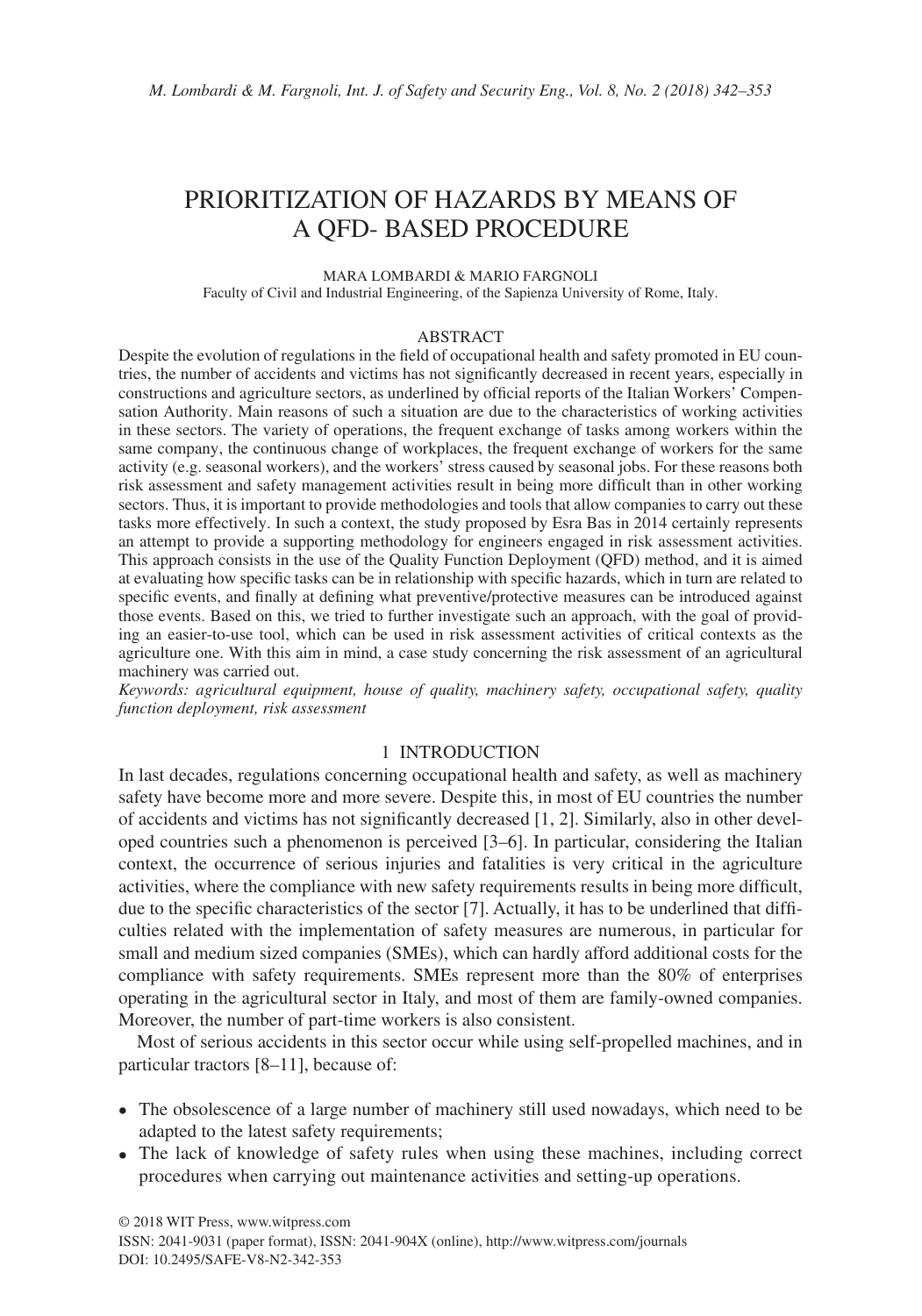Thus, it is clear that both risk assessment and safety management activities result in being more difficult than in other working sectors. For these reasons, the development of methodologies and tools that allow companies to carry out these tasks more efficaciously is discussed in literature, e.g. in Refs. [12–16]. Also the involvement of both users and equipment providers of agriculture machinery is important to properly analyse risk factors and the effectiveness on preventive and protective measures adopted, since it is recognized that most of occupational accidents are caused by unsafe conditions and unsafe behaviours [14, 17–21]. Therefore, performing risk assessment in a sequential manner (i.e. cause-effect analysis) is insufficient to take into account such a complexity. As argued by Ref. [22], a holistic approach is needed to include interactions among different agents (operators, technical systems, working environment). In such a context, the study proposed by Ref. [1] certainly represents an attempt to provide a supporting methodology for engineers engaged in risk evaluations. On these considerations, to further investigate the use of the Quality Function Deployment method in safety risk management, the paper presents a practical case study concerning the risk analysis of an agricultural tractor taking into account its multiple uses options.

The remainder of the paper is organized as follows. In Section 2 a background analysis concerning the occupational accidents trends and safety issues in the agricultural sector is reported. Then Section 3 describes main characteristics of the proposed research approach, while in Section 4 its implementation to a practical case study is shown. Hence results obtained are discussed in Section 5, while Section 6 addresses conclusions and further work.

#### 2 BACKGROUND ANALYSIS

In the last years standards and regulations concerning occupational safety have become increasingly strict, following the action of the European Union, aimed at making the framework of safety requisites to protect both consumers and professionals from unsafe products more adequately. In such a context, the New Legislative Framework (NLF) is a clear example of this trend, which is oriented at guaranteeing an equal emphasis on product related requirements to be met when products are placed on the market, as well as on enforcement safety aspects during the whole life-cycle of products [23].

Nevertheless, as mentioned above, the number of accidents has not significantly decreased, especially considering small and medium sized enterprises operating in agriculture and forestry sectors. Latest data concerning the occurrence of occupational accidents in the sector of agriculture [24] show that the problem is very relevant in Italy, considering both its absolute value, as well as the number of accidents occurred in agricultural activities in comparison with the ones registered in other sectors (Table 1). As a matter of facts, these data need to be read considering the number of workers operating in the various sectors, i.e. the frequency factor (number of accidents per 1000 of employees). In this case, in 2015–2016 the frequency factor in industry and services was ca. 4,36, while in agriculture it is more than twice this number.

| <b>Sector</b>        | 2011    | 2012    | 2013    | 2014    | 2015    | 2016    |  |  |  |
|----------------------|---------|---------|---------|---------|---------|---------|--|--|--|
| Industry and service | 79%     | 78%     | $77\%$  | $77\%$  | 78%     | 78%     |  |  |  |
| Agriculture          | 6%      | 6%      | 6%      | 6%      | 6%      | 6%      |  |  |  |
| Public               | 15%     | 16%     | 17%     | 17%     | 17%     | 16%     |  |  |  |
| <b>Total</b>         | 817.778 | 745.572 | 694.969 | 663.493 | 632.665 | 636.812 |  |  |  |

Table 1: Official statistics on occupational accidents per sector *(Source: INAIL, 2017).*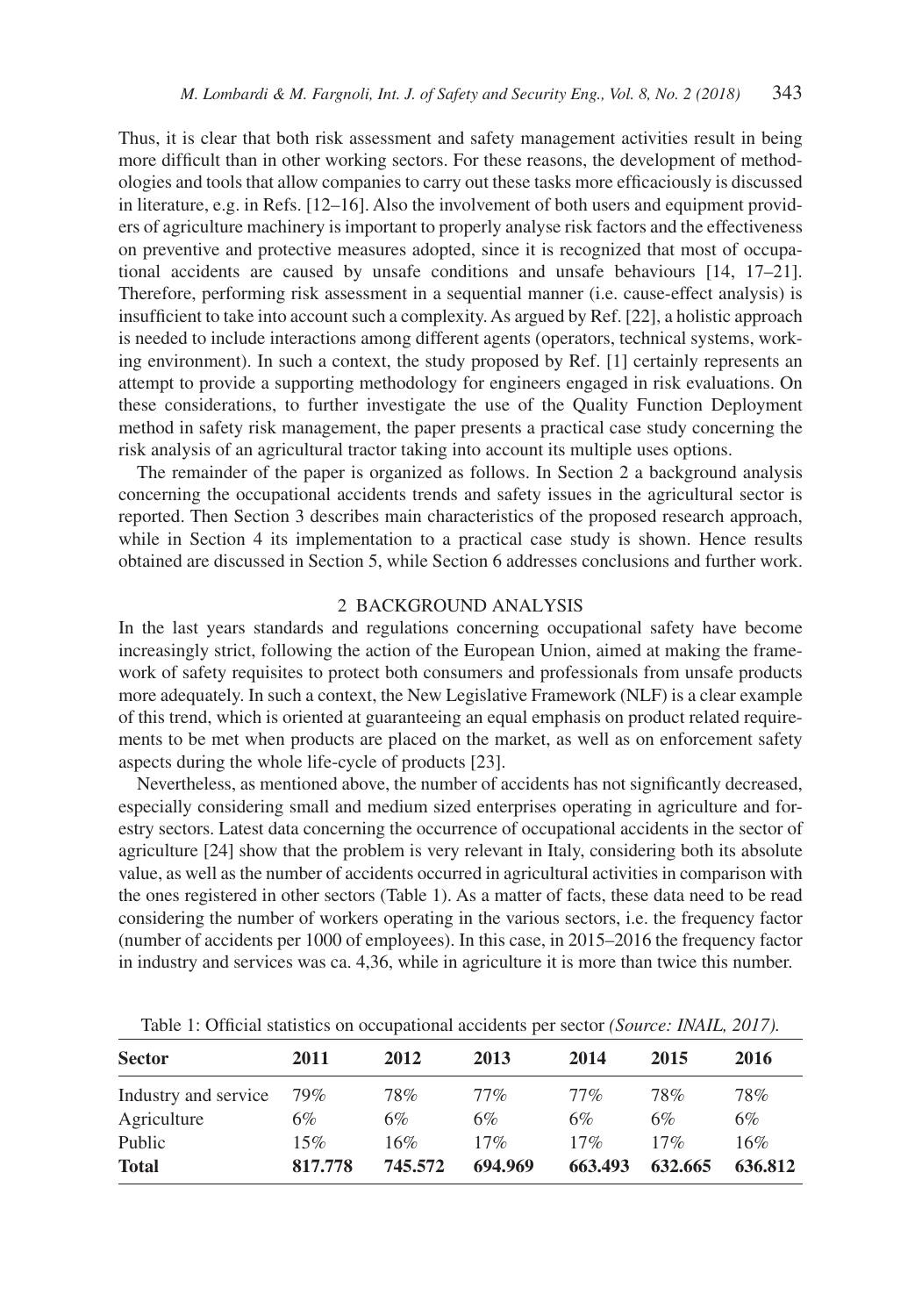A more detailed analysis of these data shows that in agriculture also the number of permanent injuries is quite large and the most dangerous activities (considering the number of permanent injuries and fatalities which occurred) are the ones which involve the use of machines and mechanical equipment, and in particular the use of tractors (Table 2). Furthermore, also accidents occurred on the road were considered: in the period January 2016–July 2016, according to ASAPS [25], 243 cases involving tractors were registered, causing 106 fatalities among tractors' drivers and passengers, as well as 162 people injured.

Taking into account data provided by INAIL, the Italian Workers' Compensation Authority [26], it was possible to further analyse the types of accidents occurred while using a tractor during in field working activities. As shown in Table 3, most of them are due to roll-over, running-over and falling.

The analysis of the way events occurred showed that this type of accidents are related to different activities, such as tillage, harvesting and pesticide application, or when the tractor is used as a power unit (i.e. due to an unsafe us of the tractor's power take-off (PTO)). The main reasons of such a situation can be found in the following aspects:

- A large number of tractors used in agricultural activities are not up-dated following the recent development of safety standards and regulations (the average age is more than 20 years old in accordance with data provided by UNACMA (National Union of Agricultural Machinery Dealers)).
- Almost 50% of operators are part-time workers (i.e. seasonal workers, hobbyists), whose expertise and knowledge of safety procedures is poor (i.e. lack of proper use of PPEs (Personal Protection Equipment), compliance with latest laws and regulations, proper maintenance activities).

| Year | <b>Fatal accidents in</b><br>agriculture | <b>Fatal accident involving</b><br>tractors | Percentage of fatal accident<br>involving tractors |
|------|------------------------------------------|---------------------------------------------|----------------------------------------------------|
| 2013 | 199                                      | 121                                         | 60.8 $%$                                           |
| 2014 | 189                                      | 121                                         | 64.0%                                              |
| 2015 | 205                                      | 137                                         | 66.8%                                              |
| 2016 | 197                                      | 114                                         | $69.5\%$                                           |

Table 2: Trend of fatal accidents in agriculture *(Source: INAIL, 2017).*

Table 3: Types of fatal accidents involving tractors *(Source: INAIL, 2017)*.

| <b>Type</b>         | 2010          | 2011 | 2012 | 2013        | 2014           | 2015 | 2016 |
|---------------------|---------------|------|------|-------------|----------------|------|------|
| Roll-over           | 116           | 80   | 85   | 89          | 100            | 106  | 90   |
| <b>Running-over</b> | 9             | 13   |      | 13          | 9              | 15   | 9    |
| <b>Falling</b>      | 8             | 11   | 6    |             | 10             | 10   | 8    |
| <b>Collision</b>    |               |      |      | 3           |                | 4    |      |
| <b>Others</b>       | $\mathcal{D}$ | 18   | 8    | $\mathbf Q$ | $\mathfrak{D}$ | 2    | 6    |
| <b>Total</b>        | 135           | 127  | 111  | 121         | 121            | 137  | 114  |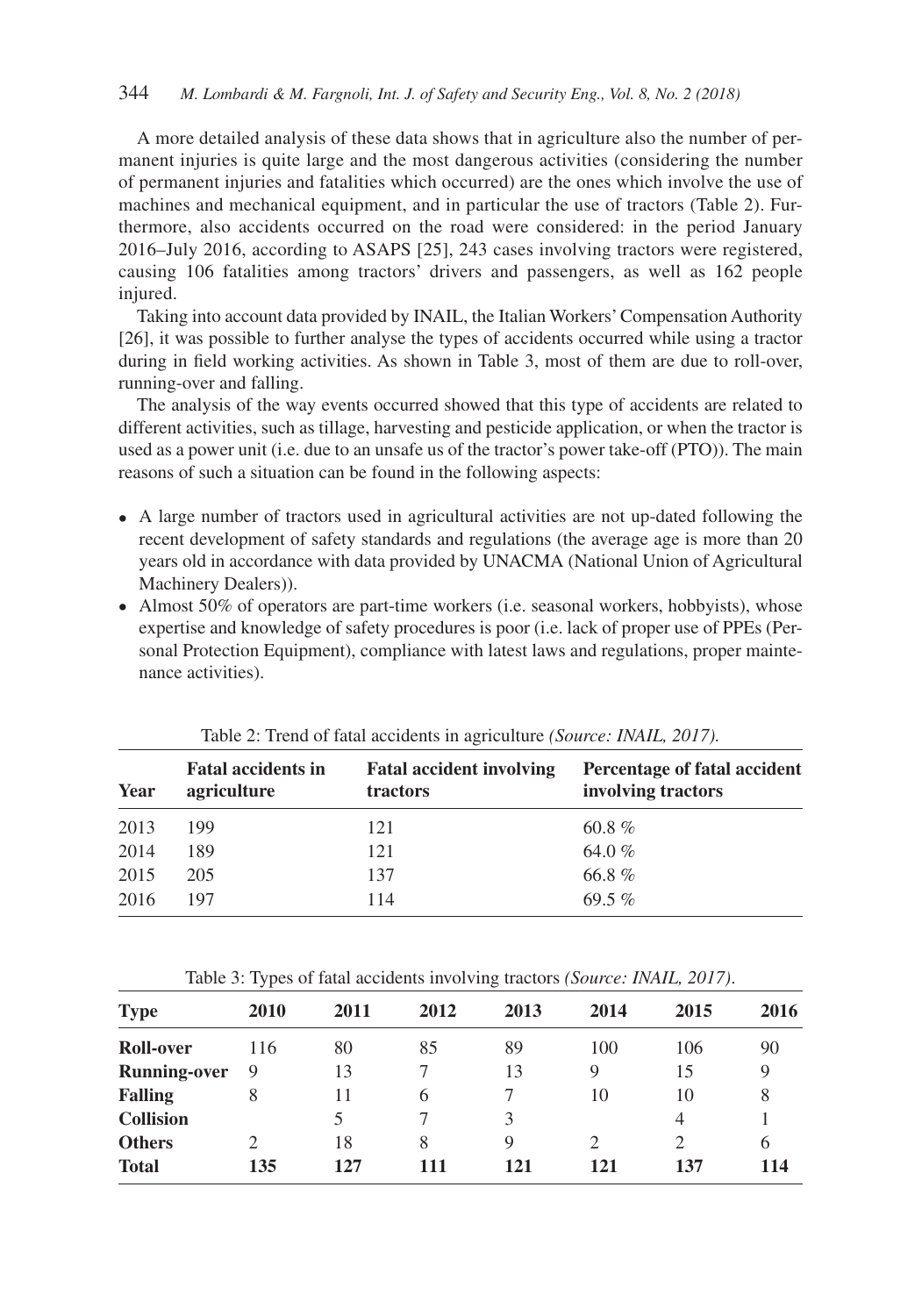If we consider also difficulties related to the great variety of activities, as well as the continuous change of workplaces, it appears clear why risk assessment and safety management activities in agriculture result in being more difficult than in other working sectors. For these reasons, it is important to provide methodologies and tools that allow companies to carry out these tasks more effectively.

### 3 MATERIALS AND METHODS

The proposed approach is based on the use of the Quality Function Deployment (QFD) method [27], following research hints provided by Bas [1].

QFD is widely recognized as one of the most effective tools for the design and development of products and services. The core of the method relies on the House of Quality (HoQ), i.e. a set of matrices that allows engineers to translate the so-called 'Voice of Customers' (VoCs) into engineering parameters [28]. In Fig. 1 a scheme of the HoQ is shown, where customer requirements ('Whats') are matched with engineering characteristics ('Hows') by means of a relationship matrix. Other parts of the HoQ are two matrices, used to assess relationships among themselves of the Whats and the Hows respectively. The output of the HoQ consists in the assessment of engineering characteristics and in their quantitative definition (i.e. the so-called 'How-muches').

In the last years, the use of QFD has been extended to the improvement of different properties related to products and services, such as: environmental sustainability, reliability, maintainability, etc., while its use in the field of health and safety, and risk assessment has been scarcely investigated as pointed out by some authors [29]. This is due to the fact that main issues and targets concerning safety are defined by laws and regulations (e.g. directive 2006/42/EC in the case of machinery). Hence, whenever a higher level of safety can be achieved it becomes the standard level. Based on this, most of studies on the application of QFD in health and safety field concern the assessment of safety requirements as target values



Figure 1: Scheme of the House of Quality (HoQ).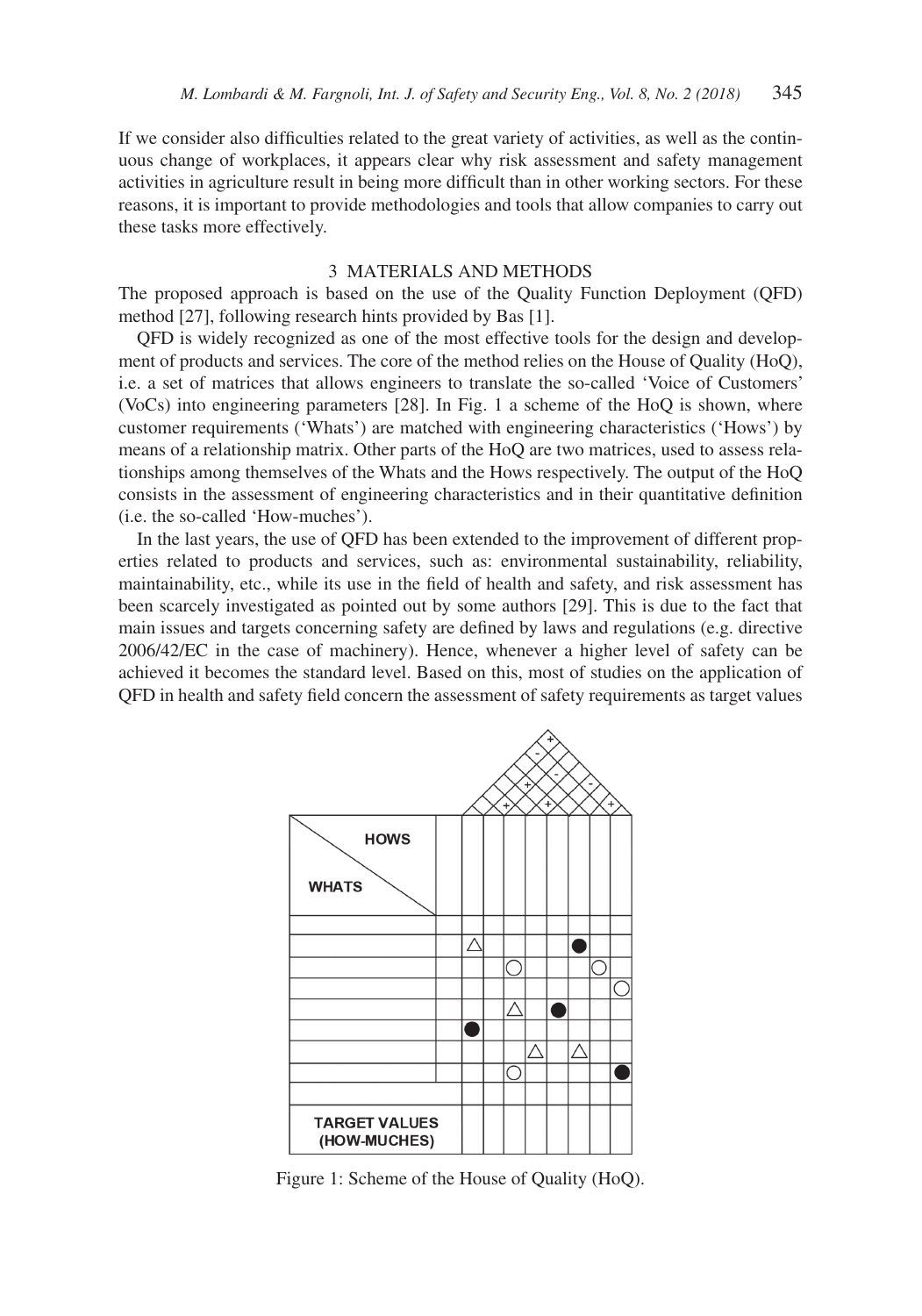

Figure 2: Scheme of the QFD for Safety adapted from Ref. [1].

[7, 29, 30]. A different approach is the one proposed by both Abubakar [8] and Bas [1], who used the 'mechanism' of the HoQ as a tool to assess cause-effects relationships. In particular, the latter presented a three-phase procedure (Fig. 2):

- Phase I evaluation of the relationships between tasks and hazards;
- Phase II evaluation of the relationships between hazards and events;
- Phase III comparison of events with preventive and protective measures.

Such an approach (Fig. 2) was discussed through its hypothetical application in two different contexts: a project in construction industry and an IT firm belonging to SMEs category.

Based on this, we tried to apply it in practice by means of a real case study in the agriculture field with the aim of verifying its effectiveness as a risk assessment tool.

#### 4 CASE STUDY

More in details, the risk assessment concerned agricultural activities carried out by a small company that produces wheat using a wheeled cabin tractor and several agricultural machinery and equipment (e.g. trailers, ploughs, harrows, etc.). Main technical characteristics of the tractor are the followings:

- Power: 80 kW.
- Weight: 4000 kg (un-ballasted).
- Axels: 4WD front axle.
- Wheelbase: 2422 mm.
- Track width (min/max): 1625–2025 mm.

Firstly, the set of tasks of a given project and the possible hazards that may arise from performing these tasks are analyzed. The definition of tasks carried out in collaboration with the company's experts, while hazard identification and assessment was performed with the support of both experts belonging to INAIL, the Italian Workers' Compensation Authority, as well as experts belonging to UNACMA (the Italian Association of Dealers of Agricultural Machinery). The set of the  $T_m$  tasks and the list of the  $h_n$  hazards were defined, and their relationships were quantified by means of the  $HoQ<sub>1</sub>$  (Table 4).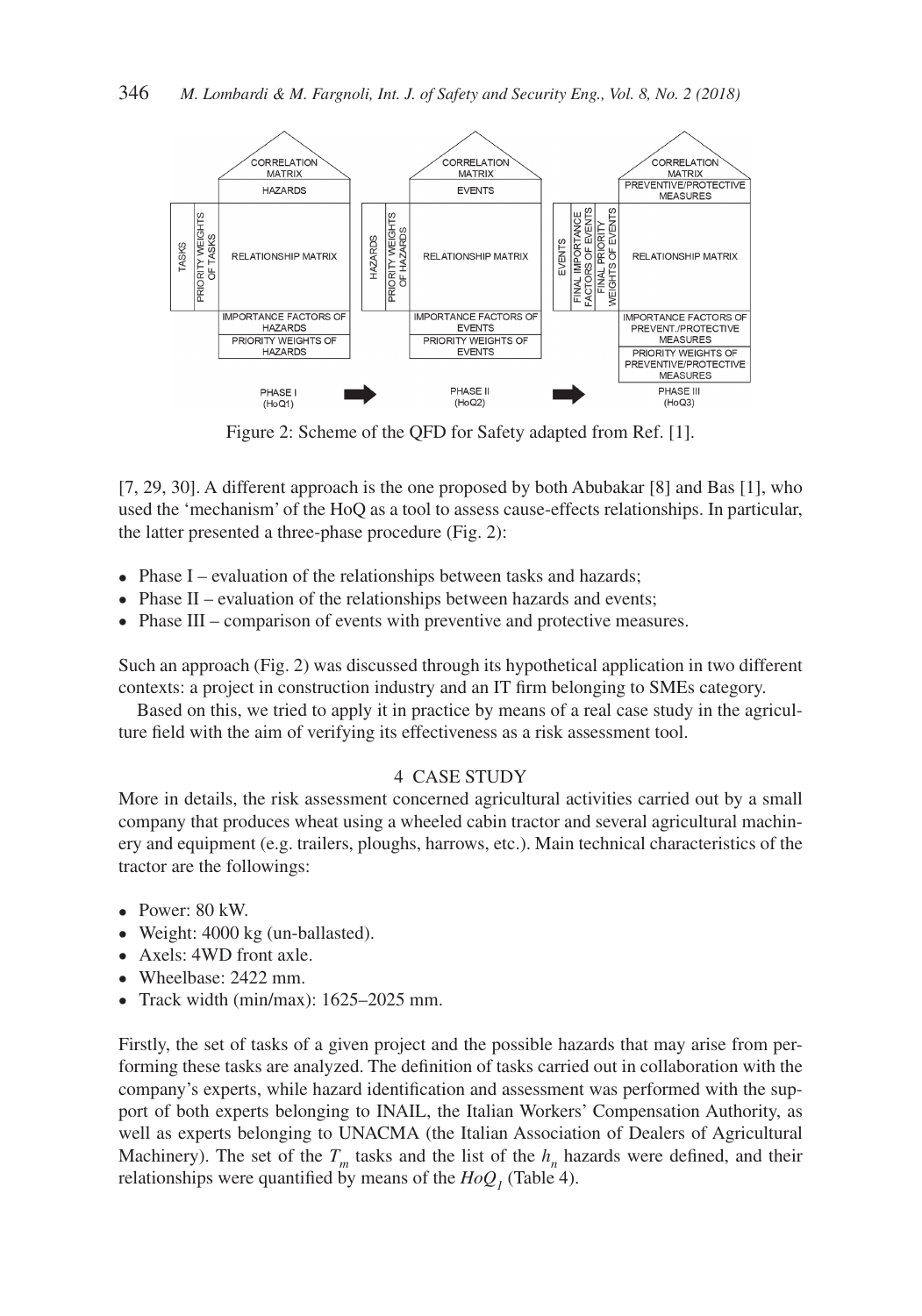| $HoQ_{I}$                        | Priority weights of tasks | $-Machinery$ mobility<br>$\overline{\mathbf{h}}$ | $-Moving$ elements<br>h2 | - thermal hazards<br>h3 | stability<br>$\overline{1}$<br>$\overline{A}$ | h5 – Environment (dust, heat,<br>gradient) | $-Noise$<br>ЯĮ   | $-Vibrations$<br>h7 | Ergonomic (Access, Posture)<br>$\mathbf{I}$<br>h8 | – Ergonomic (Commands)<br>$\mathbf{p}$                      | $h10 -$ Combination (stress) |
|----------------------------------|---------------------------|--------------------------------------------------|--------------------------|-------------------------|-----------------------------------------------|--------------------------------------------|------------------|---------------------|---------------------------------------------------|-------------------------------------------------------------|------------------------------|
| $T1 - Setting$                   | 0.1                       | $\mathbf{0}$                                     | 3                        | 9                       | $\mathbf{0}$                                  | $\theta$                                   | $\boldsymbol{0}$ | $\theta$            | $\mathbf{0}$                                      | 9                                                           | 9                            |
| $T2 - Training$                  | 0.1                       | 9                                                | $\boldsymbol{0}$         | $\mathbf{0}$            | 9                                             | $\theta$                                   | $\mathfrak{Z}$   | 9                   | 9                                                 | $\boldsymbol{0}$                                            | 9                            |
| $T3 - Ripping$                   | 0.1                       | 3                                                | 3                        | $\boldsymbol{0}$        | 3                                             | 3                                          | 3                | 9                   | 3                                                 | 3                                                           | $\mathbf{0}$                 |
| $T4 - Plowing$                   | 0.1                       | 3                                                | 3                        | $\boldsymbol{0}$        | 3                                             | 3                                          | 3                | 9                   | 3                                                 | 3                                                           | $\boldsymbol{0}$             |
| $T5 - Tilling$                   | 0.1                       | 3                                                | 3                        | $\boldsymbol{0}$        | 3                                             | 3                                          | 3                | 9                   | 3                                                 | 3                                                           | $\mathbf{0}$                 |
| $T6 - Shredding$                 | 0.1                       | 3                                                | 3                        | $\boldsymbol{0}$        | 3                                             | 3                                          | 3                | 9                   | 3                                                 | 3                                                           | $\boldsymbol{0}$             |
| $T7 -$ Sowing                    | 0.1                       | 3                                                | 3                        | $\mathbf{0}$            | 3                                             | 3                                          | 3                | 3                   | 3                                                 | 3                                                           | $\mathbf{0}$                 |
| $T8 - Moving$                    | 0.1                       | 3                                                | 9                        | $\theta$                | $\mathbf{0}$                                  | 9                                          | 3                | $\overline{3}$      | 3                                                 | 9                                                           | $\mathbf{0}$                 |
| $T9 - Raking$<br>and tedding     | 0.1                       | 9                                                | 9                        | $\overline{0}$          | $\theta$                                      | 9                                          | $\overline{0}$   | 3                   | $\overline{3}$                                    | 3                                                           | 3                            |
| $T10 - \text{baling}$            | 0.1                       | 9                                                | 3                        | $\overline{0}$          | $\overline{0}$                                | 3                                          | $\overline{0}$   | 9                   | $\overline{3}$                                    | 9                                                           | 3                            |
| Importance factors of<br>hazards |                           | 4.50                                             | 3.90                     | 0.90                    | 2.40                                          | 3.60                                       | 2.10             | 6.30                | 3.30                                              | 4.50                                                        | 2.40                         |
| Priority weights of<br>hazards   |                           |                                                  |                          |                         |                                               |                                            |                  |                     |                                                   | 0.652 0.565 0.130 0.348 0.522 0.304 0.913 0.478 0.652 0.348 |                              |

Table 4: Correlation matrix of the HoQ1.

Similarly, the events that the hazards may cause and their mutual relationship were quantified using the HoQ2 (Table 5).

In the HoQ3, the final importance factors and priority weights of events, as well as the hierarchy of preventive/protective measures were defined (Table 6) and assessed (Table 7). It has to be pointed out that the relationships between the events and preventive/protective measures were quantified by means of the following formula, which provides the final priority weights of events  $(w_i)$ :

$$
w_i = (o_{i,nf} \cdot s_{i,nf} + o_{i,f} \cdot s_{i,f})
$$
\n<sup>(1)</sup>

where:

 $o_{i, nf}$  represents the probability of occurrence of event  $e_i$  that leads to a non-fatal injury;  $s_{i, nf}$  represents the expected severity of event  $e_i$  that leads to a non-fatal injury;  $o_{i,f}$  represents the probability of occurrence of event  $e_i$  that leads to a fatal injury; and

 $s_{i,f}$  represents the expected severity of event  $e_i$  that leads to a fatal injury.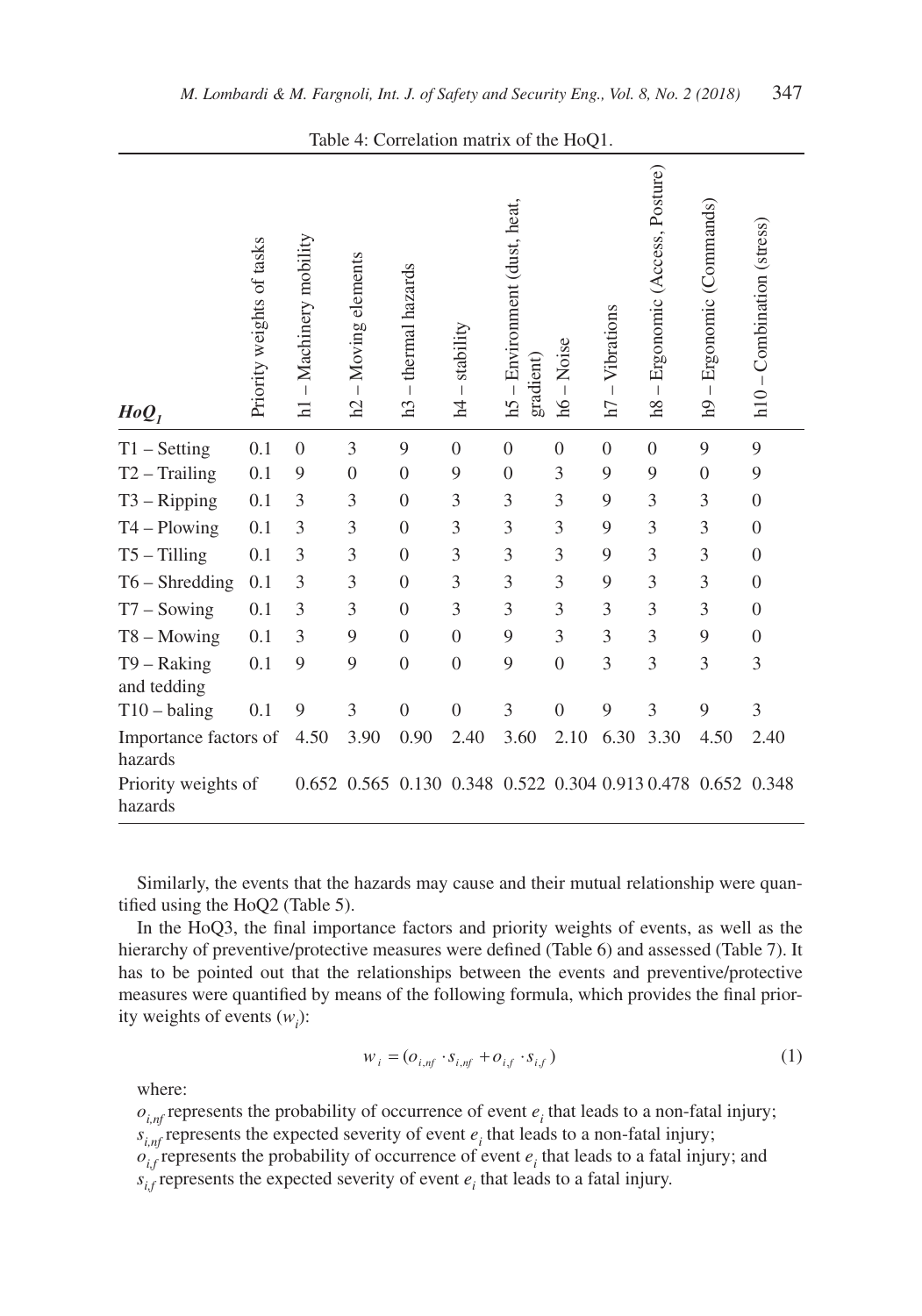| HoQ,                                             | Priority weights of<br>hazards | - Contact with<br>cutting parts<br>E1 | Contact with<br>rotating parts<br>$\overline{1}$<br>E2 | high temperature parts<br>Contact with<br>E3 | Loss of stability<br>$\mathbf{I}$<br>E4 | E5 - Contact with<br>ejected objects | Exposure to<br>vibrations<br>$\vert$<br>E7 | Exposure to<br>noise<br>$E6 -$ | Slipping, falling<br>$\mathbf I$<br>E8 | E9 - Unintended<br>movements | -Loss of control<br>E10 | E11-Impacts with<br>falling objects                               |
|--------------------------------------------------|--------------------------------|---------------------------------------|--------------------------------------------------------|----------------------------------------------|-----------------------------------------|--------------------------------------|--------------------------------------------|--------------------------------|----------------------------------------|------------------------------|-------------------------|-------------------------------------------------------------------|
| $H1 - \text{Machinery } 0.652$<br>mobility       |                                | $\theta$                              | 3                                                      | $\mathbf{0}$                                 | 9                                       | $\boldsymbol{0}$                     | 3                                          | 3                              | 9                                      | 3                            | 3                       | $\overline{0}$                                                    |
| $H2 - Moving$<br>elements                        | 0.565                          | 3                                     | 9                                                      | $\mathbf{0}$                                 | $\mathbf{0}$                            | $\boldsymbol{0}$                     | 3                                          | 3                              | $\mathbf{0}$                           | $\boldsymbol{0}$             | $\mathbf{0}$            | $\boldsymbol{0}$                                                  |
| H3 - Thermal<br>hazards                          | 0.130                          | $\overline{0}$                        | $\overline{0}$                                         | 9                                            | $\mathbf{0}$                            | 3                                    | $\boldsymbol{0}$                           | $\boldsymbol{0}$               | $\mathbf{0}$                           | $\boldsymbol{0}$             | $\boldsymbol{0}$        | $\overline{0}$                                                    |
| $H4 - Stability$<br>(machinery)                  | 0.348                          | $\Omega$                              | $\Omega$                                               | $\Omega$                                     | 9                                       | 3                                    | $\theta$                                   | $\boldsymbol{0}$               | 3                                      | 3                            | 9                       | $\mathbf{0}$                                                      |
| H5 - Environ-<br>ment (Dust, etc.)               | 0.522                          | $\overline{0}$                        | $\mathbf{0}$                                           | $\boldsymbol{0}$                             | 3                                       | $\overline{3}$                       | $\boldsymbol{0}$                           | $\boldsymbol{0}$               | 3                                      | 3                            | 3                       | 3                                                                 |
| $H6 - Noise$                                     | 0.304                          | $\theta$                              | $\overline{0}$                                         | $\theta$                                     | $\overline{0}$                          | 3                                    | $\overline{0}$                             | 9                              | $\theta$                               | $\theta$                     | 3                       | $\mathbf{0}$                                                      |
| H7 - Vibrations                                  | 0.913                          | $\Omega$                              | $\mathbf{0}$                                           | $\theta$                                     | $\mathbf{0}$                            | 3                                    | 9                                          | $\overline{0}$                 | $\theta$                               | $\theta$                     | $\overline{3}$          | $\mathbf{0}$                                                      |
| H8 - Ergonomic 0.478<br>(Posture, etc.)          |                                | $\theta$                              | $\overline{0}$                                         | $\overline{0}$                               | $\mathbf{0}$                            | 9                                    | $\boldsymbol{0}$                           | $\boldsymbol{0}$               | 9                                      | $\boldsymbol{0}$             | $\mathbf{0}$            | $\boldsymbol{0}$                                                  |
| $H9$ – Ergonomic 0.652<br>(Commands)             |                                | 3                                     | 3                                                      | $\Omega$                                     | $\theta$                                | 9                                    | 3                                          | 3                              | 3                                      | 9                            | 9                       | $\mathbf{0}$                                                      |
| H10 - Combina-0.348<br>tion (stress)             |                                | 9                                     | 9                                                      | $\boldsymbol{0}$                             | $\boldsymbol{0}$                        | 3                                    | $\boldsymbol{0}$                           | $\boldsymbol{0}$               | 3                                      | 3                            | 3                       | $\boldsymbol{0}$                                                  |
| Preliminary importance 6.78<br>factors of events |                                |                                       | 12.13 1.17                                             |                                              |                                         |                                      | 10.57 17.87 13.83 8.35                     |                                |                                        | 15.78 11.48 17.22 1.57       |                         |                                                                   |
| Preliminary priority<br>weights of hazards       |                                |                                       |                                                        |                                              |                                         |                                      |                                            |                                |                                        |                              |                         | 0.813 1.453 0.141 1.266 2.141 1.656 1.000 1.891 1.375 2.063 0.188 |

Table 5: Correlation matrix of the HoQ2.

| Table 6: Set of events. |  |
|-------------------------|--|
|-------------------------|--|

| Set of events                     |                                           |
|-----------------------------------|-------------------------------------------|
| $P1 - PTO$ protection             | P11 – Seat's restraint system             |
| P2 – Transmission belt protection | P12 – Mechanical block/unblock of parking |
| $P3$ – Protection of the gearbox  | P13 – On/Off locking differential system  |
| $P4 - Access$ handles             | $P14 - Safety$ instructions               |
| $P5 - ROPS$                       | $P15 - PPEs$                              |
| $P6 - Anti-vibration$ seat        | P <sub>16</sub> – Shredders' guards       |
| $P7 - A$ dequate muffler          | P17 – Mower's guard                       |
| $P8 -$ Cabin filters              | $P18 - FOPS$                              |
| P9 – Seat's 'dead-man switch'     | P19 – Acoustic warning devices            |
| P10 – Seat's adjustment leverages |                                           |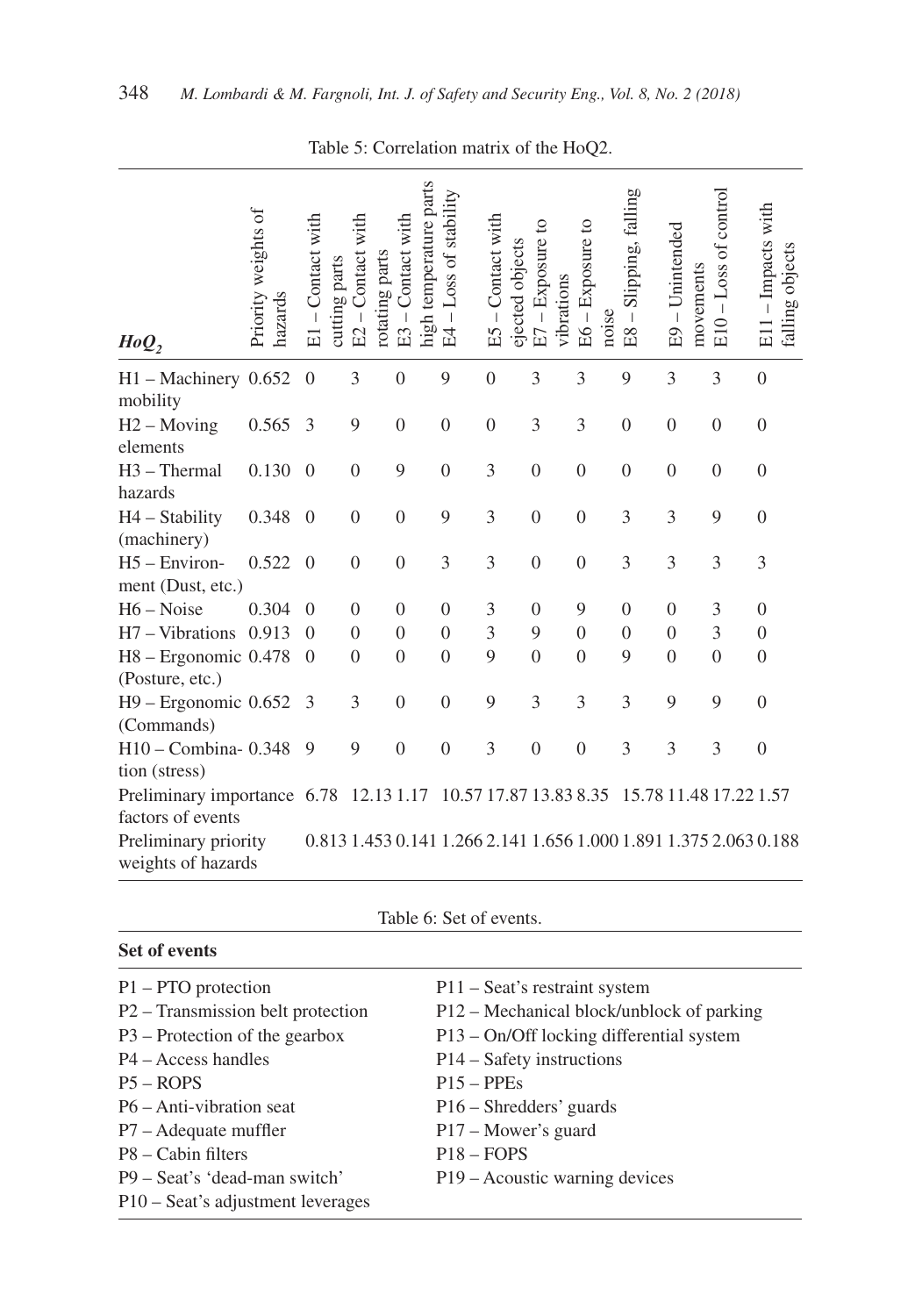| $HoQ_3$                                              | Final priority weights<br>events<br>of. | PTO protection<br>$\overline{\mathsf{P}}$ | Transmission<br>belt protection<br>$\overline{P}$ | - Protection of the<br>gearbox<br>P <sub>3</sub> | Access handles<br>P <sub>4</sub> |
|------------------------------------------------------|-----------------------------------------|-------------------------------------------|---------------------------------------------------|--------------------------------------------------|----------------------------------|
| $E1$ – Contact with cutting parts                    | 0.9995                                  | $\Omega$                                  | $\theta$                                          | $\theta$                                         | $\theta$                         |
| $E2$ – Contact with rotating parts                   | 1.7875                                  | 9                                         | 9                                                 | $\theta$                                         | 0                                |
| E3 – Contact with high temperature parts             | 0.1670                                  | $\Omega$                                  | $\Omega$                                          | 9                                                | 0                                |
| $E4 - Loss$ of stability                             | 2.0400                                  | $\Omega$                                  | $\theta$                                          | $\Omega$                                         | 0                                |
| E5 – Contact with ejected objects                    | 0.0121                                  | $\Omega$                                  | $\Omega$                                          | $\Omega$                                         | 0                                |
| $E7 - Exposure$ to vibrations                        | 0.0000                                  | $\Omega$                                  | $\Omega$                                          | $\Omega$                                         | 0                                |
| $E6 - Exposure$ to noise                             | 0.0000                                  | $\Omega$                                  | $\Omega$                                          | $\Omega$                                         | 0                                |
| E8 - Slipping, falling                               | 0.1657                                  | $\Omega$                                  | $\theta$                                          | $\Omega$                                         | 9                                |
| E9 – Unintended movements                            | 0.0194                                  | $\Omega$                                  | $\theta$                                          | $\Omega$                                         | 0                                |
| $E10 - Loss$ of control                              | 0.1546                                  | $\Omega$                                  | $\theta$                                          | $\theta$                                         | $\Omega$                         |
| $E11$ – Impacts with falling objects                 | 0.0005                                  | $\Omega$                                  | $\theta$                                          | $\Omega$                                         | $\Omega$                         |
| Importance factors of preventive/protective measures | 16.09                                   | 16.09                                     | 1.50                                              | 1.49                                             |                                  |
| Priority weights of preventive/protective measures   | 0.541                                   | 0.541                                     | 0.051                                             | 0.050                                            |                                  |

Table 7: Excerpt of the correlation matrix of the HoQ3.

Differently from Ref. [1], in this case the calculation of the final priority weights of events did not consider costs related to events were not considered since this was not a goal of the study. Moreover, as for the calculation of the final importance factors and priority weights of events, the probability of occurrence of both fatal and non-fatal injuries, as well as the expected severity of injuries were estimated taking into account data provided by INAIL [26].

## 5 DISCUSSION OF RESULTS

As it can be seen in Fig. 3, the most relevant protective/preventive measures concern precisely:

- 1. P17 Mower's guards;
- 2. P11 Seat's restraint system;
- 3. P16 Shredders' guard;
- 4. P14 Safety instructions (tractor and equipment)
- 5. P1 PTO protection and P2 Transmission belt protection.

The priority of interventions reflects the *status quo* of the tractor and other equipment used by the company, e.g. in Fig. 4 the picture of the tractor's seat is shown, where the absence the seat belt can be noted. Thus, the present study confirmed the effectiveness of the use of the approach proposed by Bas [1] to perform risk assessment activities. The use of a focus group of experts (including users, machinery manufacturers/retailers and authorities) allowed us to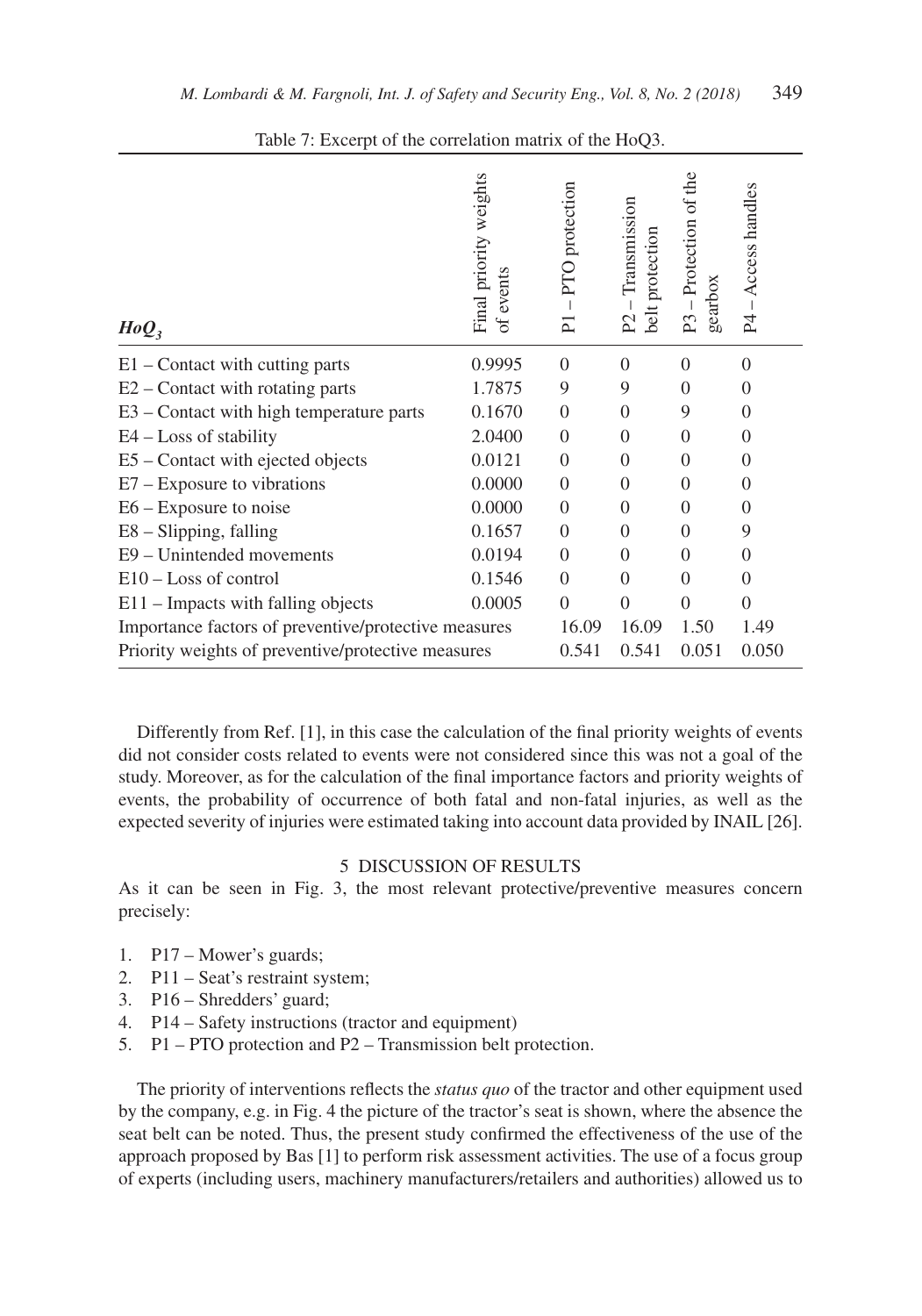

Figure 3: Priority weights of preventive/protective measures.



Figure 4: Details of the operator seat in the tractor's cabin.

identify and estimate all the relationships between tasks and hazards, hazards and events, as well as events and preventive/protective measures. In other words, the HoQ mechanism enables engineers to carry out a cause-effect analysis that provides an assessment of each interrelationship between tasks and hazards, hazards and events, and events compared with preventive/protective possible interventions.

Nevertheless, some limitations should be considered as well. Firstly, the assessment of the effects of the exposure to noise and vibrations could not be considered due to the lack of specific information. Secondly, the proposed methodology is based on the use of official statistics: the more these data are accurate the more the methodology can provide precise results. Then, it has to be noted that the relationship with cogent safety requirements is not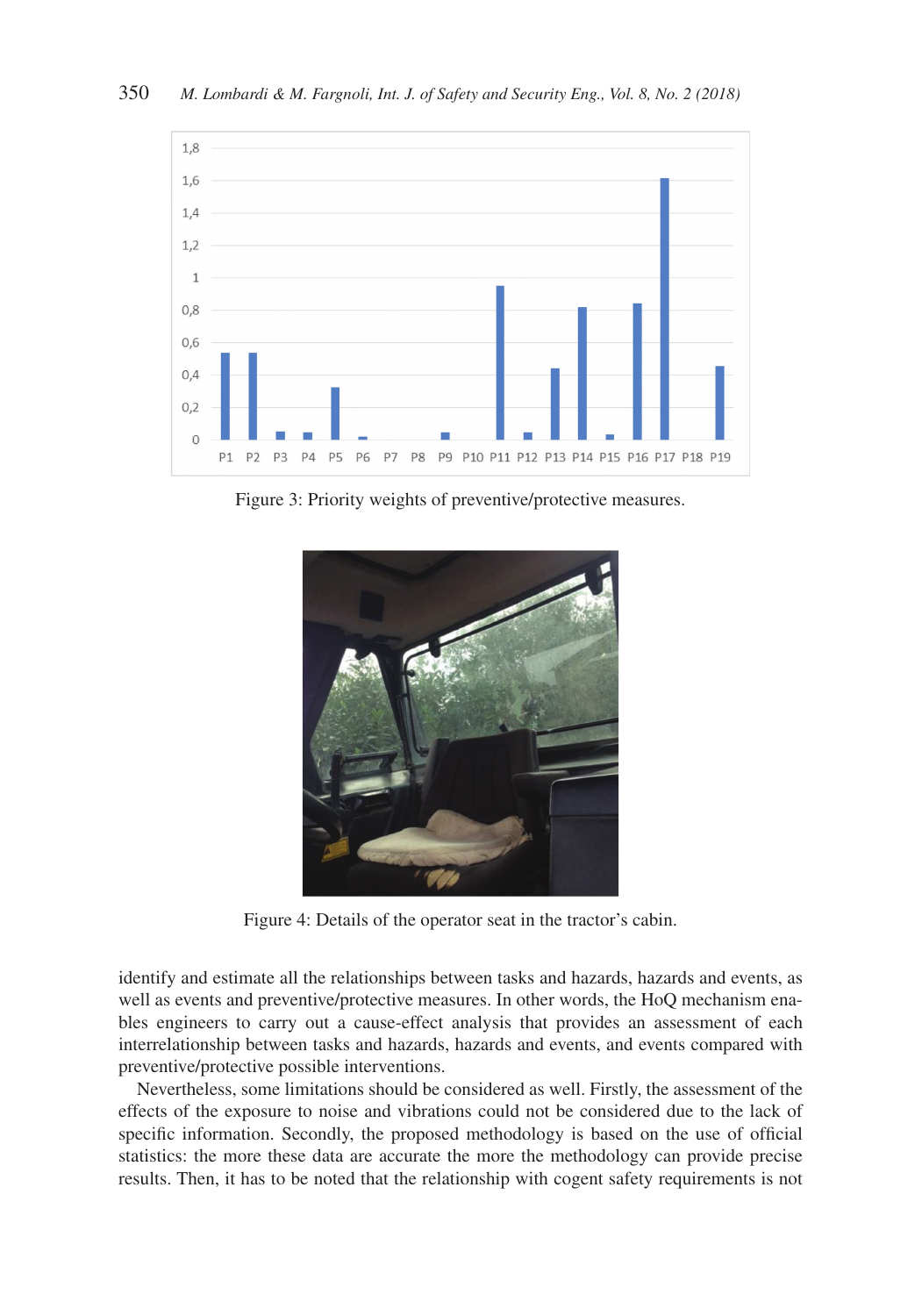provided, thus an additional effort is needed to provide solutions that are in compliance with current safety laws.

Finally, from a more general point of view, an additional limitation can be found in the risk of an incorrect assessment of qualitative characteristics and attributes, which is related to the use of the HoQ (as pointed out, for example, by Refs. [31–34]). To solve such a problem, as suggested by Ref. [1], the use of Fuzzy Logic could be considered.

## 6 CONCLUSIONS AND FURTHER WORK

In this study, a specific Safety-QFD methodology was implemented through its application to agricultural activities. More in details, the House of Quality was used following the approach proposed by Ref. [1] as a risk assessment tool, with the aim of identifying possible risks related with the use of a tractor and several equipment to carry out usual works in wheat farming.

Results achieved show that such a methodology can be used for the risk assessment effectively, allowing engineers to obtain the priority of interventions aimed at increasing the safety level of the working activities. Although these positive outputs, further research work is needed to exceed the above-mentioned limitations. In particular, a comparison with the traditional risk assessment approach suggested by the ISO 12100:2010 standard is foreseen. In addition, an easier-to-use tool for the assessment of safety costs, as the one proposed by Ref. [35] is currently being analysed.

#### ACKNOWLEDGEMENTS

Authors wish to thank Vincenzo Laurendi, PhD, and Daniele Puri, INAIL's researchers, for their support in the case study development.

#### **REFERENCES**

- [1] Bas, E., An integrated quality function deployment and capital budgeting methodology for occupational safety and health as a systems thinking approach: the case of the construction industry. *Accident Analysis & Prevention*, **68**, pp. 42–56, 2014. https://doi.org/10.1016/j.aap.2013.10.005
- [2] Eurostat, available at http://ec.europa.eu/eurostat/statistics-explained/index.php/Accidents\_at\_work\_statistics, 2016 (Accessed 13 April 2017).
- [3] Frank, A. L., McKnight, R., Kirkhorn, S. R. & Gunderson, P., Issues of agricultural safety and health. *Annual Review of Public Health*, **25**, pp. 225–245, 2004. https://doi.org/10.1146/annurev.publhealth.25.101802.123007
- [4] Caffaro, F., Mirisola, A. & Cavallo, E., Safety signs on agricultural machinery: pictorials do not always successfully convey their messages to target users. *Applied Ergonomics*, **58**, pp. 156–166, 2017. https://doi.org/10.1016/j.apergo.2016.06.003
- [5] Douphrate, D.I., Stallones, L., Lunner Kolstrup, C., Nonnenmann, M.W., Pinzke, S., Hagevoort, G.R. & Jarvie, P., Work-related injuries and fatalities on dairy farm operations—a global perspective. *Journal of Agromedicine*, **18**(3), pp. 256–264, 2013. https://doi.org/10.1080/1059924x.2013.796904
- [6] Burgus, S. & Duysen, E., Identifying topics and dissemination methods for agricultural safety and health messages. *Safety*, **3**(3), p. 3, 2017. https://doi.org/10.3390/safety3010003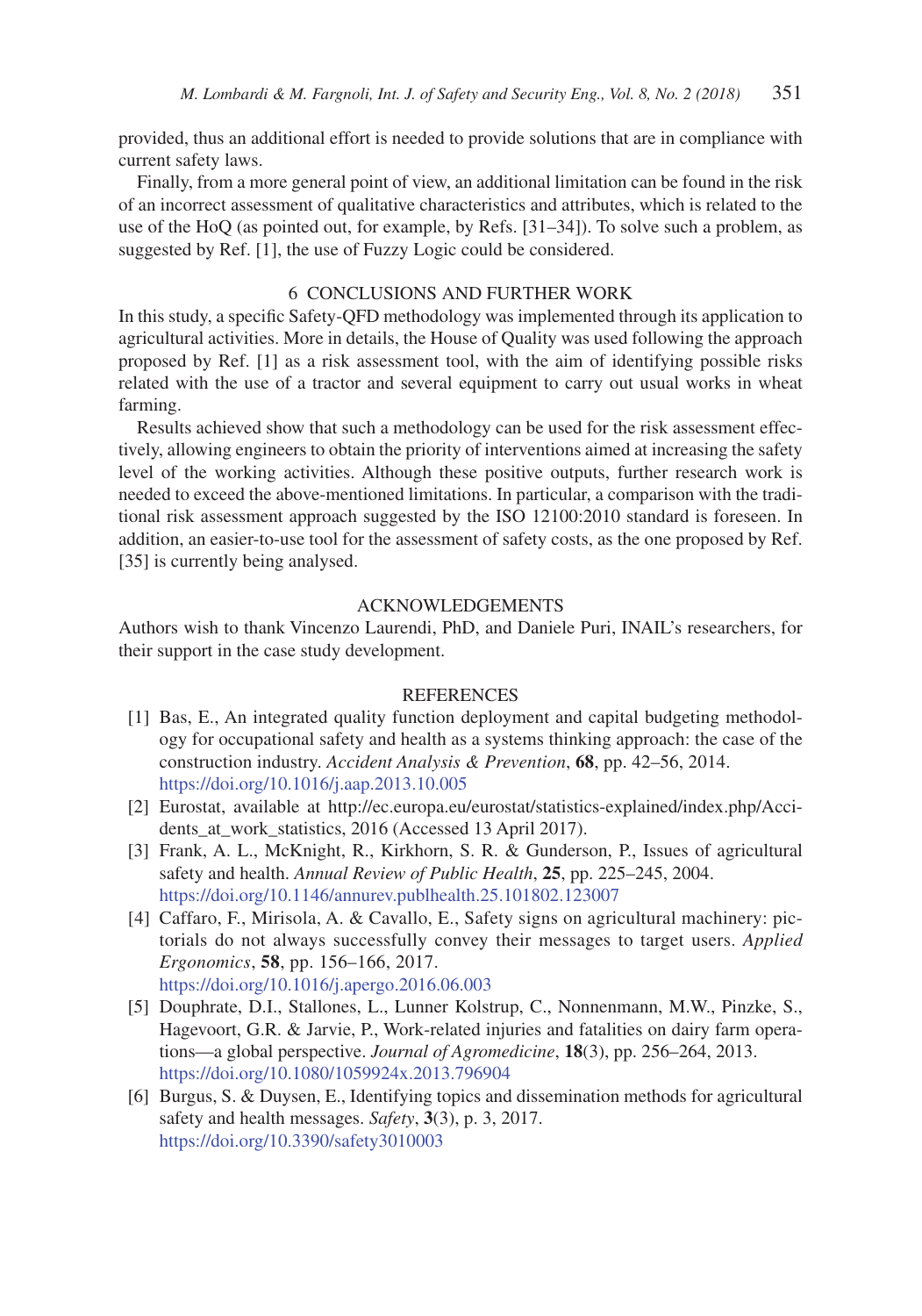- [7] Fargnoli, M., Vita, L., Gattamelata, D., Laurendi, V. & Tronci, M., A reverse engineering approach to enhance machinery design for safety. *Proceedings of the 12th International Design Conference - DESIGN 2012*, pp. 627–636, 2012.
- [8] Abubakar, M.S.A., Ahmad, D. & Akande, F.B., A review of farm tractor overturning accidents and safety. *Pertanika Journal of Science & Technology*, **18**(2), pp. 377–385, 2010.
- [9] Mayrhofer, H., Quendler, E. & Boxberger, J., Occupational incidents with self-propelled machinery in Austrian agriculture. *Journal of Agromedicine*, **18**(4), pp. 359–367, 2013.

https://doi.org/10.1080/1059924x.2013.827997

- [10] Cavallo, E., Ferrari, E., Bollani, L. & Coccia, M., Attitudes and behaviour of adopters of technological innovations in agricultural tractors: a case study in Italian agricultural system. *Agricultural Systems*, **130**, pp. 44–54, 2014. https://doi.org/10.1016/j.agsy.2014.05.012
- [11] Li, Z., Mitsuoka, M., Inoue, E., Okayasu, T. & Hirai, Y., Development of stability indicators for dynamic Phase I overturn of conventional farm tractors with front axle pivot. *Biosystems Engineering*, **134,** pp. 55–67, 2015. https://doi.org/10.1016/j.biosystemseng.2015.03.016
- [12] Myers, M.L., Cole, H.P. & Westneat, C., Injury severity related to overturn characteristics of tractors. *Journal of Safety Research*, **40**, pp. 165–170, 2009. https://doi.org/10.1016/j.jsr.2009.02.007
- [13] Myers, J.R. & Hendricks, K.J., Agricultural tractor overturn deaths: assessment of trends and risk factors. *American Journal of Industrial Medicine*, **53**(7), pp. 662–672, 2010.

https://doi.org/10.1002/ajim.20775

- [14] Fargnoli, M., Laurendi, V. & Tronci, M., Design for safety in agricultural machinery. *Proceedings of the 11th International Design Conference - DESIGN 2010*, pp. 701–710.
- [15] Donham, K.J. & Thelin, A., *Prevention of Illness and Injury in Agriculture. Agricultural Medicine: Rural Occupational and Environmental Health*, Safety, and Prevention, John Wiley & Sons, pp. 503–550, 2016.
- [16] Lombardi, M., Guarascio, M. & Rossi, G., The management of uncertainty: model for evaluation of human error probability in railway system. *American Journal of Applied Sciences*, **11**(3), pp. 381–390, 2013. https://doi.org/10.3844/ajassp.2014.381.390
- [17] Rautiainen, R.H., Ledolter, J., Donham, K.J., Ohsfeldt, R.L. & Zwerling, C., Risk factors for serious injury in Finnish agriculture. *American Journal of Industrial Medicine*, **52**(5), pp. 419–428, 2009. https://doi.org/10.1002/ajim.20688
- [18] Taattola, K., Rautiainen, R.H., Karttunen, J.P., Suutarinen, J., Viluksela, M.K., Louhelainen, K. & Mäittälä, J., Risk factors for occupational injuries among full-time farmers in Finland. *Journal of Agricultural Safety and Health*, **18**(2), pp. 83–93, 2012. https://doi.org/10.13031/2013.41348
- [19] Liu, H.T. & Tsai, Y.L., A fuzzy risk assessment approach for occupational hazards in the construction industry. *Safety Science,* **50**, pp. 1067–1078, 2012. https://doi.org/10.1016/j.ssci.2011.11.021
- [20] Kogler, R., Near accidents with agricultural vehicles, machinery and equipment in Austria in the year 2013. *Agricultural Engineering International: CIGR Journal*, **17**(1), pp. 141–157, 2015.